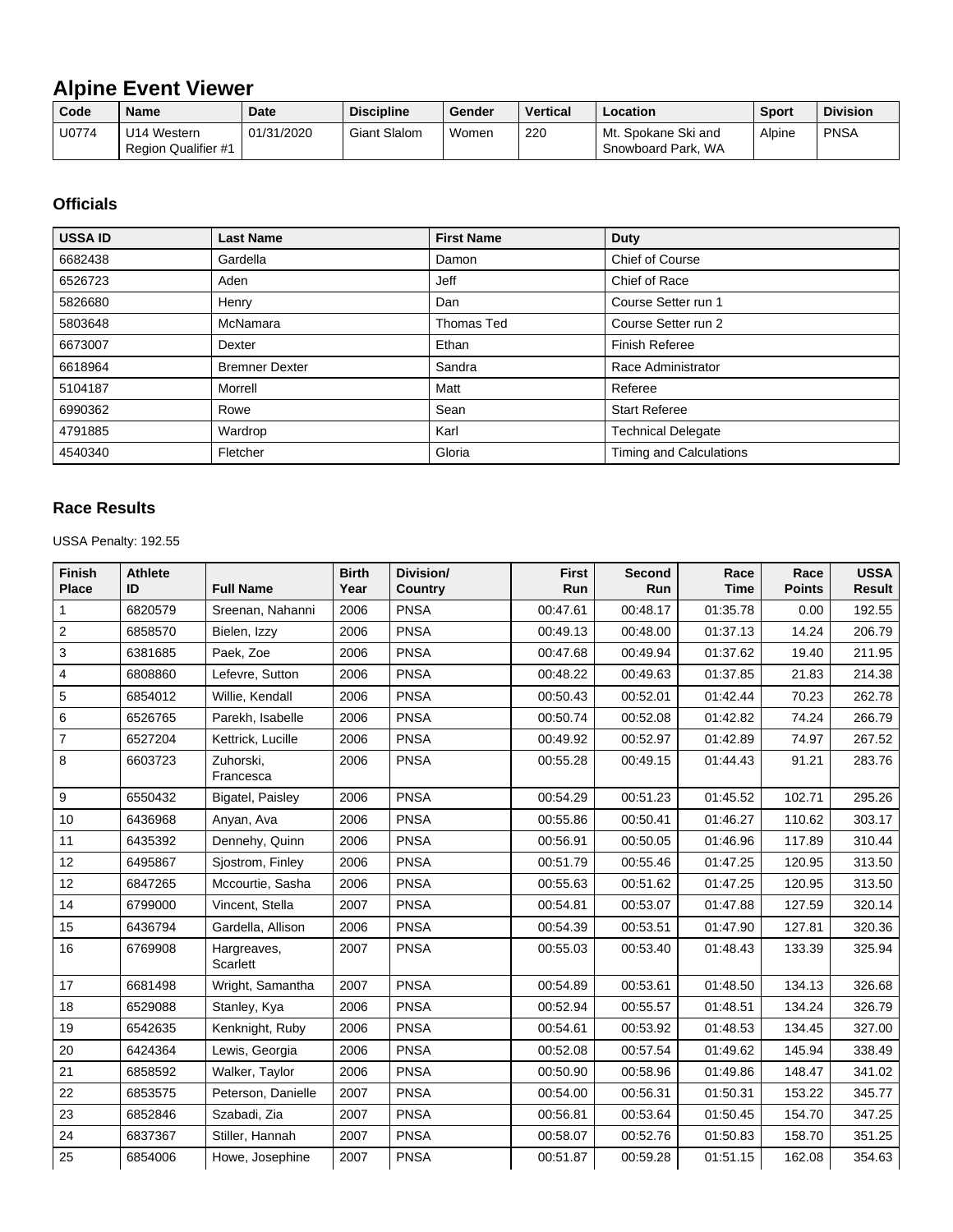| <b>Finish</b>    | <b>Athlete</b><br>ID |                                   | <b>Birth</b> | Division/              | <b>First</b>         | Second               | Race                 | Race<br><b>Points</b> | <b>USSA</b>      |
|------------------|----------------------|-----------------------------------|--------------|------------------------|----------------------|----------------------|----------------------|-----------------------|------------------|
| <b>Place</b>     | 6945931              | <b>Full Name</b>                  | Year         | Country<br><b>PNSA</b> | Run                  | Run                  | <b>Time</b>          |                       | Result           |
| 26<br>27         |                      | Martin, Victoria<br>Boyum, Hannah | 2007         | <b>PNSA</b>            | 00:57.30             | 00:54.63             | 01:51.93             | 170.30                | 362.85<br>363.91 |
| 28               | 6614314<br>6595332   | Hickok, Avery                     | 2007<br>2007 | <b>PNSA</b>            | 00:53.53<br>00:55.48 | 00:58.50<br>00:56.60 | 01:52.03<br>01:52.08 | 171.36<br>171.88      | 364.43           |
| 29               | 6935150              | Teets, Emily                      | 2006         | <b>PNSA</b>            | 00:53.46             | 00:58.77             | 01:52.23             | 173.47                | 366.02           |
| 30               | 6546287              | Miller, Paige                     | 2006         | <b>PNSA</b>            | 00:55.41             | 00:57.51             | 01:52.92             | 180.74                | 373.29           |
| 31               | 6855488              | Phillippi, Eva                    | 2007         | <b>PNSA</b>            | 00:57.63             | 00:55.89             | 01:53.52             | 187.07                | 379.62           |
| 32               | 6858914              | Cauble, Romi                      | 2006         | <b>PNSA</b>            | 00:55.17             | 00:58.38             | 01:53.55             | 187.38                | 379.93           |
| 33               | 6865993              | Kim, Rami                         | 2006         | <b>PNSA</b>            | 00:57.14             | 00:56.76             | 01:53.90             | 191.08                | 383.63           |
| 34               | 6777739              | Smith, Bella                      | 2006         | <b>PNSA</b>            | 00:53.94             | 01:00.05             | 01:53.99             | 192.02                | 384.57           |
| 34               | 6982186              | Fagan, Abigail                    | 2007         | PNSA                   | 00:55.87             | 00:58.12             | 01:53.99             | 192.02                | 384.57           |
| 36               | 6942256              | Zak-Apperson,                     | 2007         | <b>PNSA</b>            | 00:59.00             | 00:55.01             | 01:54.01             | 192.24                | 384.79           |
|                  |                      | Skylar                            |              |                        |                      |                      |                      |                       |                  |
| 37               | 6947664              | Harris, Addyson                   | 2006         | <b>PNSA</b>            | 00:56.70             | 00:58.12             | 01:54.82             | 200.78                | 393.33           |
| 38               | 6984301              | Doden, Quincy                     | 2007         | <b>PNSA</b>            | 01:00.22             | 00:55.47             | 01:55.69             | 209.95                | 402.50           |
| 39               | 6825185              | Le Mouel, Zoe                     | 2007         | <b>PNSA</b>            | 00:56.56             | 01:00.91             | 01:57.47             | 228.72                | 421.27           |
| 40               | 6537466              | Tucker, Karman                    | 2006         | <b>PNSA</b>            | 00:57.68             | 01:00.01             | 01:57.69             | 231.04                | 423.59           |
| 41               | 6500092              | Durkin, Lisette                   | 2007         | <b>PNSA</b>            | 01:01.87             | 00:57.46             | 01:59.33             | 248.33                | 440.88           |
| 42               | 6492219              | Manke, Brynn                      | 2006         | <b>PNSA</b>            | 00:56.98             | 01:02.55             | 01:59.53             | 250.44                | 442.99           |
| 43               | 6676033              | Trulson, Ellie                    | 2007         | <b>PNSA</b>            | 00:57.71             | 01:01.84             | 01:59.55             | 250.65                | 443.20           |
| 44               | 6986437              | Hamm, Elsa                        | 2007         | <b>PNSA</b>            | 01:02.58             | 00:57.93             | 02:00.51             | 260.78                | 453.33           |
| 45               | 6855929              | Graves, Eloise                    | 2007         | <b>PNSA</b>            | 00:56.61             | 01:03.98             | 02:00.59             | 261.62                | 454.17           |
| 46               | 6795142              | Kownas, Clara                     | 2007         | <b>PNSA</b>            | 01:00.27             | 01:00.79             | 02:01.06             | 266.58                | 459.13           |
| 47               | 6935492              | Morgan, Tove                      | 2007         | <b>PNSA</b>            | 00:57.01             | 01:04.14             | 02:01.15             | 267.53                | 460.08           |
| 48               | 6550447              | Bigatel, Haven                    | 2007         | <b>PNSA</b>            | 00:58.00             | 01:05.04             | 02:03.04             | 287.46                | 480.01           |
| 49               | 6880009              | Diblasi, Sophia                   | 2006         | <b>PNSA</b>            | 01:02.67             | 01:00.40             | 02:03.07             | 287.77                | 480.32           |
| 50               | 6949541              | Glaser, Ava                       | 2007         | PNSA                   | 00:57.51             | 01:05.71             | 02:03.22             | 289.35                | 481.90           |
| 51               | 6851453              | Snyder, Clairese                  | 2007         | <b>PNSA</b>            | 01:01.22             | 01:02.99             | 02:04.21             | 299.79                | 492.34           |
| 52               | 6961590              | Xu, Zhen                          | 2006         | Foreign                | 01:03.68             | 01:00.59             | 02:04.27             | 300.43                | 492.98           |
| 53               | 6585826              | Morgen, Mia                       | 2007         | <b>PNSA</b>            | 01:03.99             | 01:02.77             | 02:06.76             | 326.68                | 519.23           |
| 54               | 6476435              | Hovey, Lakota                     | 2006         | Intermountain          | 01:13.41             | 00:55.30             | 02:08.71             | 347.25                | 539.80           |
| 55               | 6937251              | Phillips, Addison                 | 2007         | <b>PNSA</b>            | 01:05.71             | 01:04.00             | 02:09.71             | 357.79                | 550.34           |
| 56               | 6770112              | Hammil, Maren                     | 2007         | <b>PNSA</b>            | 01:08.97             | 01:02.30             | 02:11.27             | 374.24                | 566.79           |
| 57               | 6899511              | Jones, Cecelia                    | 2007         | <b>PNSA</b>            | 01:04.23             | 01:08.21             | 02:12.44             | 386.58                | 579.13           |
| 58               | 6853301              | Davidson, Izabella                | 2006         | <b>PNSA</b>            | 01:10.11             | 01:23.40             | 02:33.51             | 608.76                | 801.31           |
| 59               | 6855420              | Peicu, Mara                       | 2007         | <b>PNSA</b>            | 01:35.27             | 01:07.93             | 02:43.20             | 710.94                | 903.49           |
| DNF <sub>1</sub> | 6902232              | Pak, Jiyoon                       | 2006         | Foreign                |                      | 00:50.55             |                      | 990.00                |                  |
| DNF1             | 6886914              | Tracy, Opal                       | 2006         | <b>PNSA</b>            |                      |                      |                      | 990.00                |                  |
| DNF1             | 6937622              | Petrisko,<br>Savannah             | 2007         | <b>PNSA</b>            |                      | 00:51.59             |                      | 990.00                |                  |
| DNF1             | 6845630              | Grosdidier, Karah                 | 2006         | <b>PNSA</b>            |                      | 00:54.61             |                      | 990.00                |                  |
| DNF1             | 6787749              | Gounaris, Melina                  | 2006         | <b>PNSA</b>            |                      | 01:03.75             |                      | 990.00                |                  |
| DNF1             | 6713065              | Robinson, Alyssa                  | 2007         | <b>PNSA</b>            |                      | 00:58.19             |                      | 990.00                |                  |
| DNF1             | 6596600              | Prosser, Phyllis                  | 2007         | <b>PNSA</b>            |                      |                      |                      | 990.00                |                  |
| DNF1             | 6672572              | Hallett, Hailey                   | 2006         | <b>PNSA</b>            |                      | 01:03.73             |                      | 990.00                |                  |
| DNF1             | 6951857              | Nicholson, Kaitlyn                | 2007         | <b>PNSA</b>            |                      | 00:56.60             |                      | 990.00                |                  |
| DNF <sub>2</sub> | 7008689              | Yuan, Isabelle                    | 2006         | <b>PNSA</b>            | 01:04.38             |                      |                      | 990.00                |                  |
| DNF <sub>2</sub> | 6969783              | Hunter, Maya                      | 2006         | <b>PNSA</b>            | 00:58.27             |                      |                      | 990.00                |                  |
| DNF <sub>2</sub> | 6601982              | Schiene, Annie                    | 2007         | <b>PNSA</b>            | 00:52.82             |                      |                      | 990.00                |                  |
| DNF <sub>2</sub> | 6769754              | McMahon, Kaylin                   | 2006         | <b>PNSA</b>            | 00:50.98             |                      |                      | 990.00                |                  |
| DNF <sub>2</sub> | 6473763              | Falter, Sophia                    | 2007         | PNSA                   | 00:51.51             |                      |                      | 990.00                |                  |
| DNF <sub>2</sub> | 6544722              | Cohen, Wynter                     | 2007         | <b>PNSA</b>            | 00:52.80             |                      |                      | 990.00                |                  |